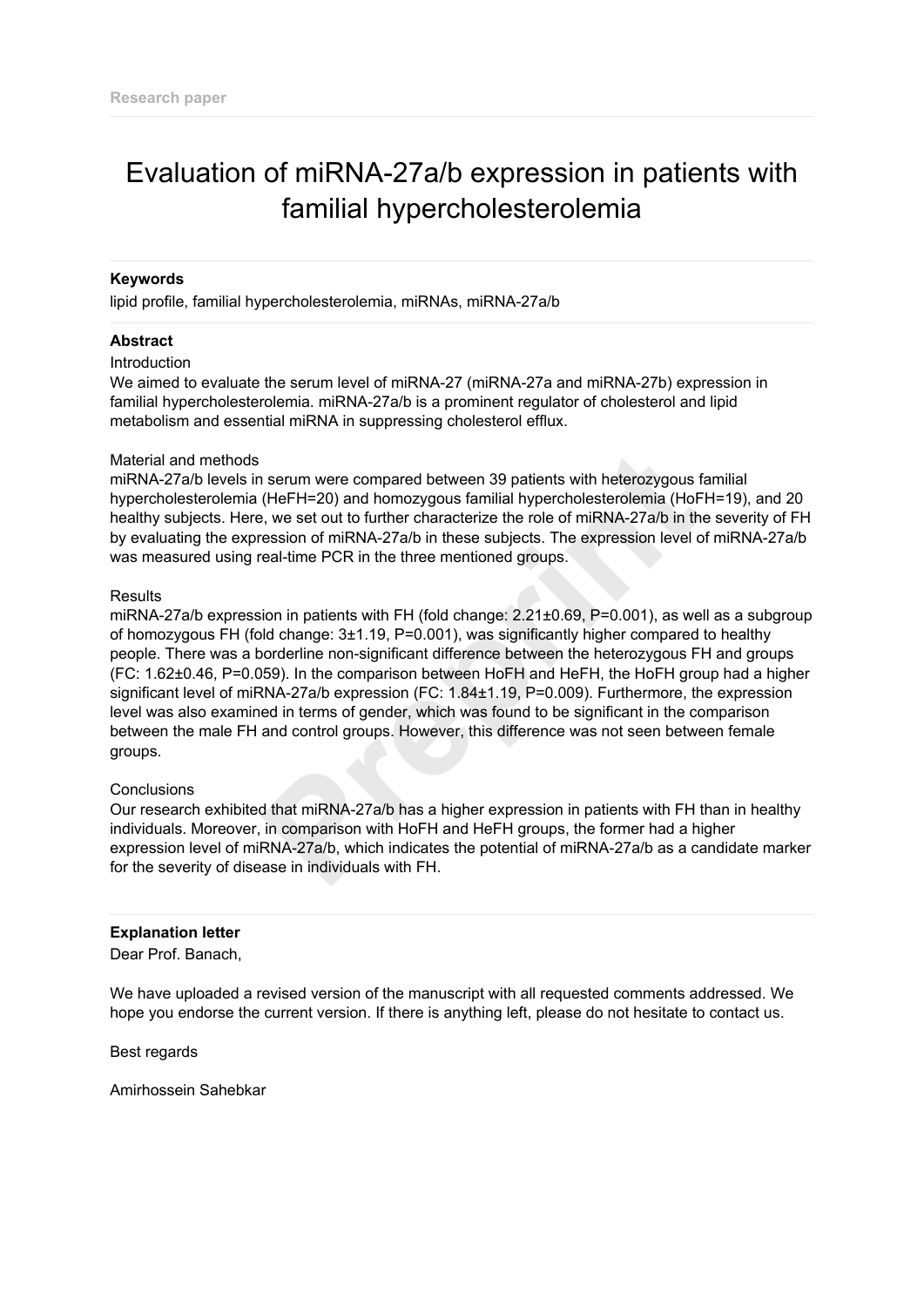# **Evaluation of miRNA-27a/b expression in patients with familial hypercholesterolemia**

Reihaneh keshavarz Department of Genetic, Faculty of Biological Science, North Tehran Branch, Islamic Azad University, Tehran, Iran

Seyed Hamid Aghaee-Bakhtiari Department of Medical Biotechnology, Faculty of Medicine, Mashhad University of Medical Sciences, Mashhad, Iran

Parviz pakzad Department of Microbiology, Faculty of Basic Sciences, North Tehran Branch, Islamic Azad University, Tehran, Iran

Maciej Banach

Nephrology and Hypertension, Department of Preventive Cardiology and Lipidology, Medical University of Lodz, 93-338 Lodz, Poland. Cardiovascular Research Centre, University of Zielona Gora, 65-417 Zielona Gora, Poland.

Amirhossein Sahebkar

Department of Biotechnology, School of Pharmacy, Mashhad University of Medical Sciences, Mashhad, Iran Amirhossein Sahebkar<br>
Department of Biotechnology, School of Pharmacy, Mashhad University of Medical Sciences, Ma<br> **Funding:** Mashhad University of Medical Sciences<br>
Correspondence: <u>amir\_saheb2000@yahoo.com; sahebkara@mum</u>

**Funding:** Mashhad University of Medical Sciences

### **Competing interests:** none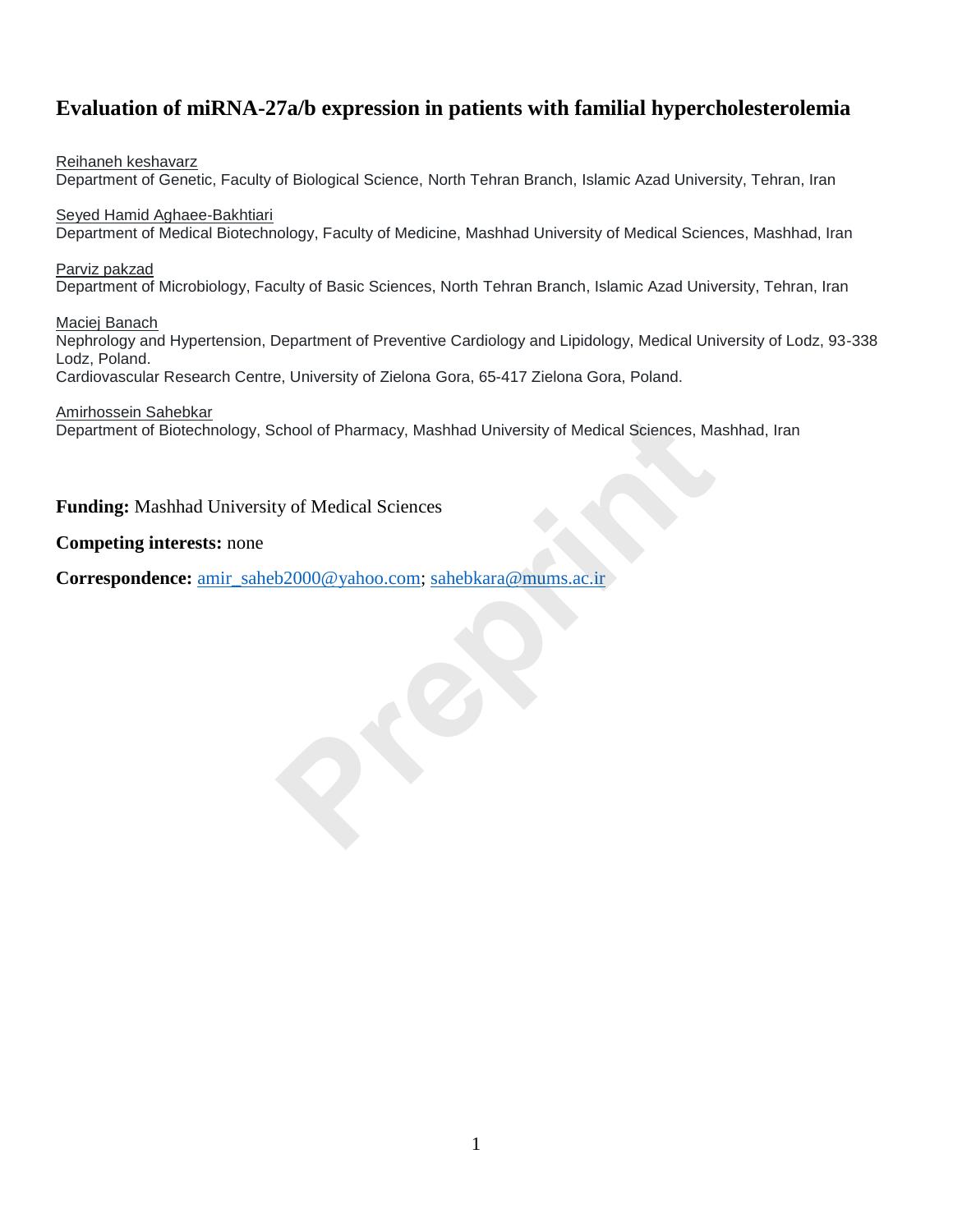# **Abstract**

*Background:* Familial hypercholesterolemia (FH) is an autosomal dominant disorder identified by abnormally high amounts of low-density lipoprotein cholesterol (LDL-C). MicroRNAs (miRNAs) are a novel approach to modulate gene expression in eukaryotes, and their usage has substantially improved our understanding of the mechanisms that control gene expression. miRNA-27a/b, in particular, has been identified as prominent regulators of cholesterol and lipid metabolism and are known as essential miRNAs in suppressing cholesterol efflux and may be a possible therapeutic target for atherosclerosis and lipid metabolism. Therefore, we aimed to evaluate the serum level of miRNA-27 (miRNA-27a and miRNA-27b) expression in patients with FH.

*Methods:* miRNA-27a/b levels in serum were compared between 39 patients with heterozygous familial hypercholesterolemia (HeFH=20) and homozygous familial hypercholesterolemia (HoFH=19), and 20 healthy subjects (control group). We set out to characterize the role of miRNA-27a/b in the severity of FH by evaluating the expression of miRNA-27a/b in these subjects. The expression level of miRNA-27a/b was measured using real-time PCR in the three mentioned groups.

*Results:* miRNA-27a/b expression in patients with FH (fold change: 2.21 $\pm$ 0.69, P=0.001), as well as a subgroup of homozygous FH (fold change:  $3\pm 1.19$ , P=0.001), was significantly higher compared to healthy people. There was a borderline non-significant difference between the heterozygous FH and groups (FC: 1.62 $\pm$ 0.46, P=0.059). In the comparison between HoFH and HeFH, the HoFH group had a higher significant level of miRNA-27a/b expression (FC: 1.84±1.19, p=0.009). Furthermore, the expression level was also examined in terms of gender, which was found to be significant in the comparison between the male FH and healthy control groups (FC: 3.08±5.6, P=0.002). However, this difference was not seen between female groups. was a borderline non-significant difference between the heterozygous FH and g<br>P=0.059). In the comparison between HoFH and HeFH, the HoFH group had a higher sign<br>27a/b expression (FC: 1.84+1.19, p=0.009). Furthermore, the

*Conclusions:* Our research exhibited that miRNA-27a/b has a higher expression in patients with FH than in healthy individuals. Moreover, in comparison with HoFH and HeFH groups, the former had a higher expression level of miRNA-27a/b, which indicates the potential of miRNA-27a/b as a candidate marker for the severity of disease in individuals with FH.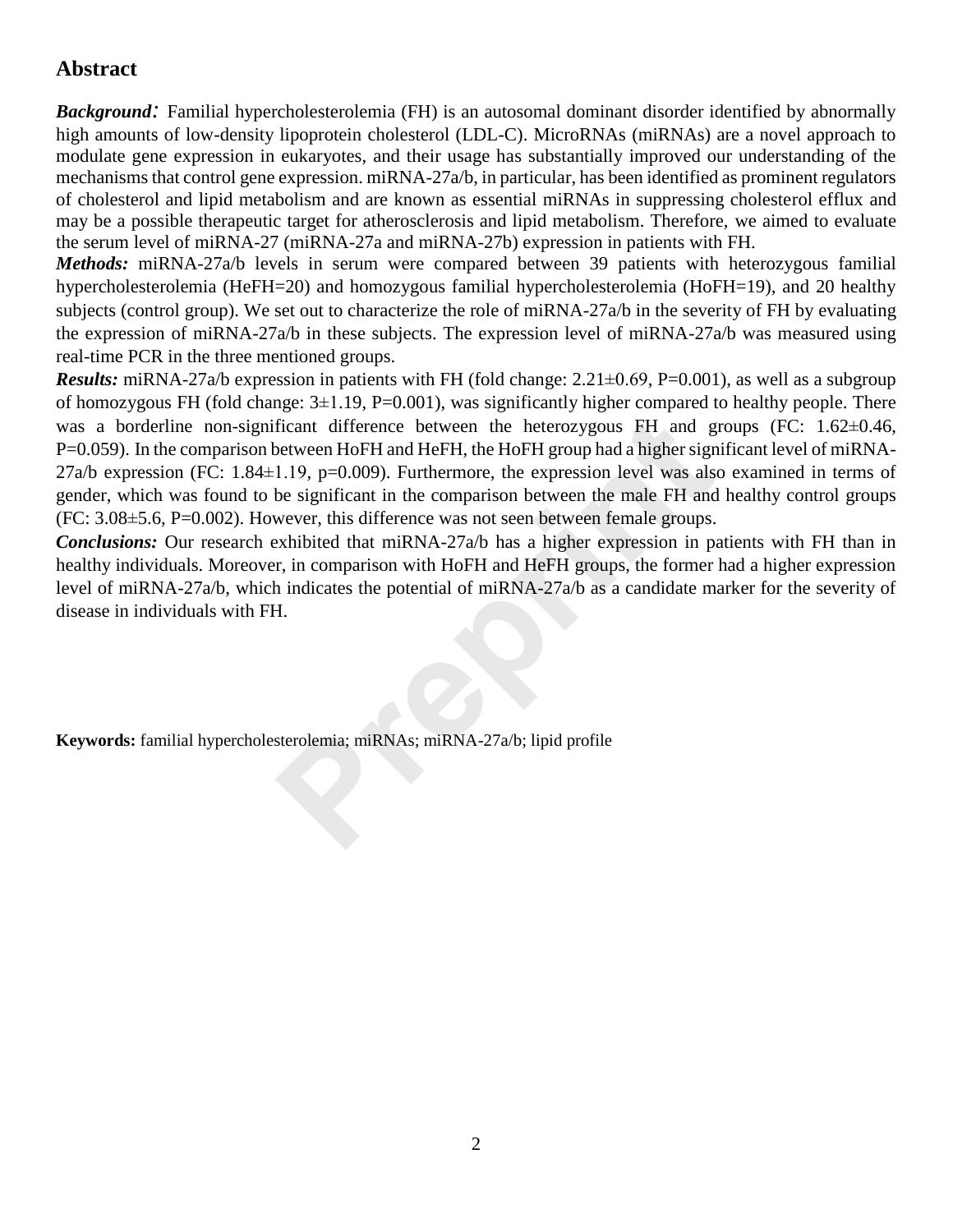# **Introduction**

Familial hypercholesterolemia (FH) is categorized among autosomal dominant disorders (1), which in time can trigger cardiovascular disease (2-4). In this abnormality, most cases are caused by a loss-of-function mutation in the gene coding for the low-density lipoprotein receptor (LDLR) (5, 6). The LDLR plays a critical function in the elimination of cholesterol from circulation. The binding of low-density lipoprotein cholesterol (LDL-C) to *LDLR* initiates receptor-mediated endocytosis (2). Furthermore, mutations in the LDL receptor-binding region of *apolipoprotein B (APOB)* and the infrequent gain-of-function of proprotein convertase *subtilisin/Kexin type 9 (PCSK9)* gene may be responsible because binding of this protein to LDLR causes it to be degraded in lysosomes, reducing LDLR's longevity (7). However, this mutation is less frequent (8). In addition, a mutation *in signaltransducing adaptor family member 1 (STAP1)* was also reported to cause FH (9).

The majority of FH people are heterozygous for mutations, with a prevalence of 1 in 200 (10). In rare cases, people with FH have a homozygous genotype (both alleles have the same mutation), with a frequency of 1 in 1 million (11, 12).

Statins are the most commonly prescribed medications for the treatment of FH (13). Statins can delay or even reverse the progression of coronary and cerebral atherosclerosis since they can increase the level of hepatic LDLR. Besides, statins possess numerous salutary effects that are independent of lipid lowering (14-22). Nevertheless, some patients are statin-resistant because they do not achieve the required LDL-C goal level and continue to have cardiovascular events (23) while others are statin-intolerant and have side effects. As a result, more effective therapies to lower blood LDL-C levels to avoid atherosclerosis and its consequences are desperately needed (13). miRNAs are regulatory molecules made up of noncoding nucleotides (24) that control gene expression by targeting complementary sequences found mostly in messenger RNAs' 3'-untranslated region (3'-UTR), resulting in mRNA destruction or translational suppression of targeted transcripts (25). miRNAs have been found to have therapeutic potential in the treatment of a variety of disorders, including tumors, infections, and chronic cardiovascular conditions (5, 26, 27).

Several studies have shown that miRNAs are key components of the cardiogenic regulatory network (28, 29). The discovery of putative target genes for these FH-associated miRNAs could assist us in a better understanding of FH progression. miRNA-27a and miRNA-27b are two isoforms of the miRNA-27 family. miRNA-27a is an intergenic miRNA, while miRNA-27b is an intronic miRNA found within the 14th intron of the human C9orf3 host gene, and miRNA-27b is also found in a mouse orthologue of C9orf3. miRNA-27a and miRNA-27b are homologous to each other, sharing 20 of the 21 nucleotides. Recently, evidence of miRNA-27's function in the pathophysiology of cardiovascular disease has occurred, it has been demonstrated that the miRNA-27 family directly targets the 3'UTR region of ATP-binding cassette transporter A1 (ABCA1). ABCA1 is a critical mediator of apoA1 for HDL formation. It has been shown that ABCA1 is important in avoiding the accumulation of cholesterol in macrophages, while deficiency or mutation in this mediator promotes cholesterol efflux problems and leads to atherosclerosis (30). The ability of ABCA1 to facilitate the efflux of cholesterol from peripheral cells, especially cholesterol-laden macrophages in atherosclerotic plaques, is a critical anti-atherosclerotic mechanism (31). Regarding the mentioned study above, miRNA-27a/b can modulate apoA1 mediated cholesterol efflux by decreasing the expression of ABCA1. Furthermore, miRNA-27a has been reported to target the PCSK9 gene's promoter region and upregulate its expression. Considering these findings, the present study aimed to investigate the association of miRNA-27a/b with FH patients and the severity of the disease based on the zygosity status. From Systemary Frices that are independent or how fringth of the data and because thy do not achieve the required LDL-C goal levaritie others are statin-intolerant and have side effects. As *-C* levels to avoid atheroscler

## **Methods**

## **Characteristics of study groups:**

The study group consisted of 39 patients (twenty people with heterozygous FH and 19 with HoFH from all over Iran). A control group of 20 healthy people was also included. All participants signed a written consent form. The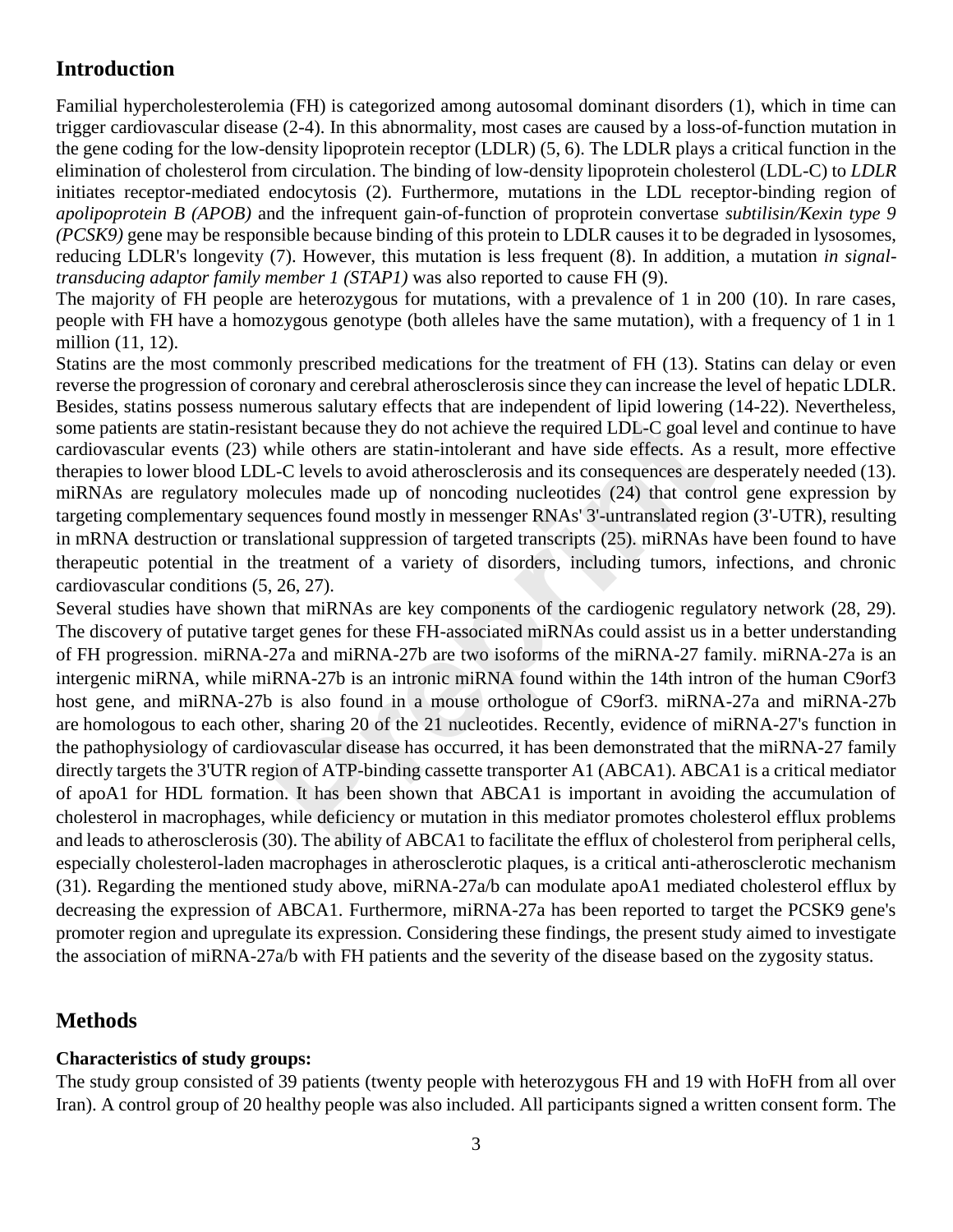Mashhad University of Medical Sciences Ethics Committee accepted the study protocol. For patients with symptoms of FH, including those with high cholesterol and a family history of premature cardiac events, the Dutch Lipid Clinic Network Criteria were used to generate FH scores. The diagnosis was then completed with DNA testing to identify mutations in the LDLR, ApoB, and PCSK9 genes by next-generation sequencing methodology and verified by the Sanger sequencing method. Some of the mutations had been identified and listed as pathogenic in the ClinVar database, but others were unique mutations whose pathogenicity was predicted using the SIFT database and PolyPhen software. All patients' information, including demographic data including age, gender, and medical history, was recorded, and blood samples were isolated. Demographic data are shown in Table 1. Blood-serum samples were drawn from all patients and then allowed to clot before centrifugation. The sera were extracted, aliquoted, and stored at 80 °C until they were tested.

### **Assessment of miRNA-27 expression:**

*RNA extraction and reverse transcription (RT):* Total RNA, including miRNA, was extracted and purified from serum samples using Bon-yakhte reagent (BON RNA Lysis buffer, BN-0011.33, Iran) according to the manufacturer's protocol. The quality and quantity of total RNA were measured by NanoDrop 2000 (Thermo, USA). Complementary DNA (cDNA) was synthesized from  $\sim 1 \mu$ g of total RNA for each RT reaction using the BON-miR miRNA First Strand cDNA Synthesis Kit (Bonyakhteh, Iran) following the manufacturer's instructions. For the cDNA synthesis of the desired miRNA, a specific Stem-loop RT primer designed by Bonyakhteh was used. The cDNA was synthesized using the thermocycler device for 10 minutes at 25°C, 60 minutes at 42°C, and 10 minutes at 70°C.

*Quantitative real-time PCR analysis:* The qPCR analysis was performed for the detection of miRNA-27a/b expression by the SYBR Green method (QPCR master mix (Bonyakhteh, Iran)). After an initial denaturation for 2 min at 95 °C, qRT-PCR was followed by 45 cycles at 95 °C for 5 s and at 60 °C for 30 s. Relative quantification was based on the cycle threshold (Ct) values generated by LightCycler® (Roche). The U6 small nuclear RNA (snRNA) was used as the internal control. The relative expression levels of the miRNAs of interest were calculated by the  $2^{-\Delta\Delta Ct}$  method. Results were represented as fold changes (FC) in the expression of miRNAs in homo and hetero serums relative to the healthy group. (cDNA) was synthesized from  $\sim 1$  µg of total RNA for eactrand cDNA Synthesis Kit (Bonyakhteh, Iran) followi<br>synthesis of the desired miRNA, a specific Stem-loop I<br>DNA was synthesized using the thermocycler device for<br>th

### **Statistical analysis:**

For statistical analysis, SPSS software, version 26 (Chicago, IL, USA), was utilized. Statistical significance was defined as a *p*-value of less than 0.05. Differences in variables were assessed using one-way analysis of variance (ANOVA) tests among three groups (healthy, HoFH, and HeFH) or a t-test for independent samples between two groups for normally distributed variables (HoFH and HeFH) and a nonparametric Mann–Whitney test was used for abnormally distributed results. Differences in variables across groups were examined using a Chi-square analysis or Fisher's exact test. Categorical variables are provided as percentages. Pearson's correlation analyses were carried out between different indicators and miRNA-27a/b levels. In addition, Spearman's coefficient was used for nonparametric variables. A linear regression model was used to establish the relationship between the expression of miRNA-27a/b and age and zygosity; *p*-values <0.05 were regarded as statistically significant. The Biochemical GraphPad Prism software version 9 (GraphPad Software Inc., CA, USA) was used for the statistical analysis of miRNA-27a/b expression. Two-tailed p values of less than 0.05 were considered statistically significant differences.

### **Results**

### **Baseline characteristics of subjects**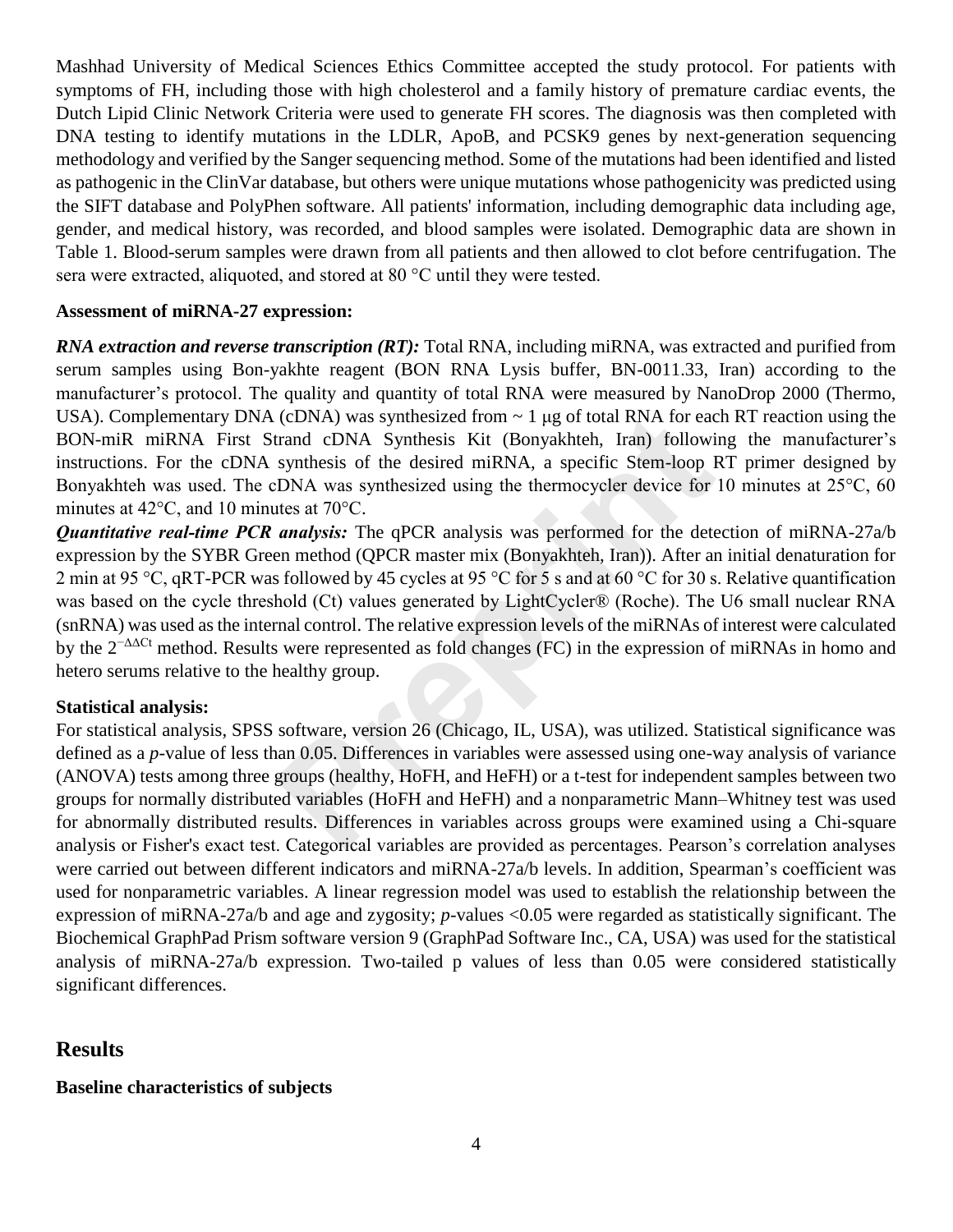Of the total number of 59 Iranian participants, 20, 19, and 20 were categorized into HeFH, HoFH, and healthy groups, respectively (Table 1). The mean age of the subjects in the HeFH, HoFH, and control groups was  $33.15\pm2.09$ ,  $12.89 \pm 2.36$ , and  $41.50 \pm 1.67$  years, respectively, which were significant compared to HoFH patients. Individuals included females and males, as presented in Table 1. However, there was no significant difference between the groups regarding gender. The studied groups were significantly different in terms of TC and LDL-C, and it was significantly higher in HoFH subjects in comparison with other groups. However, serum TG level was significantly higher in HoFH compared with the control group but not different from the HeFH group. Furthermore, HDL-C levels were not different among the groups (Table 1). All patients in the HoFH group exhibited xanthoma symptoms, and 21% of this group used only statins, while 68.5 percent took both statins and ezetimibe. However, only 30% of the HeFH group took only statins, and 70% of this group did not use any drugs (Table 2).

### **miRNA-27 expression**

The expression of miRNA-27a/b in FH patients was significantly higher in comparison with the healthy group (fold change:  $2.21\pm0.69$ , P=0.001). This higher significant expression was also seen when the subgroup of HoFH patients was compared with healthy subjects (fold change:  $3\pm1.19$ , P=0.001). However, in comparing HeFH patients and healthy individuals, the significant expression level was borderline (fold change: 1.62±0.46, P=0.059). We also evaluated the difference between the HoFH and HeFH groups, and the results showed a higher expression level in the former group (fold change:  $1.84\pm$ , p=0.009). Moreover, in subanalyses of the results, miRNA expression showed a significant difference between males in the patient group (p*=*0*.*001) and the FH males compared to healthy males. However, the comparison between the female populations did not show significant results. healthy subjects (fold change: 3±1.19, P=0.001). However<br>tuals, the significant expression level was borderline (for<br>the difference between the HoFH and HeFH groups, and the<br>er group (fold change: 1.84±, p=0.009). Moreover

In addition, the correlation analysis was also used to evaluate the association between miRNA-27 expression levels and other parameters such as age, TC, TG, LDL-C, and HDL-C, but the results were nonsignificant (Table 3). In the regression analysis, FH zygosity was a significant determinant of miRNA-27 levels in the crude regression model (p=0.039), while it had a borderline significant effect on miRNA-27 levels in the age-adjusted model (p=0.054).

### **Discussion**

MicroRNAs are small RNA sequences that regulate gene expression at the post-transcriptional level by inhibiting translation or promoting the degradation of target mRNAs. These molecules have recently emerged as potential novel biomarkers for numerous diseases (15). Circulating miRNAs play a role in controlling aging-related signaling pathways and could be exploited as new diagnostic markers for acute and chronic disorders, including cardiovascular disease (16).

*In vitro* experiments on mouse and human hepatoma cells have led to the discovery of a wide variety of miRNAs that directly affect LDLR expression by targeting the 3' UTR of LDLR (15). miRNA-27a is one of the most putative miRNAs involved in FH, as it can regulate three of the four critical photogenic genes in FH patient populations, *i.e.,* LDLR, PCSK9, and LDLRAP1 (10).

The purpose of the current study was to investigate if circulating levels of miRNA-27a/b are altered in FH and associated with disease severity. To achieve this purpose, we assessed the expression level of miRNA-27a/b in Iranian patients with FH, and found that serum miRNA-27a/b expression rises as a function of disease severity, in a way that HoFH patients had significantly higher levels of miRNA-27a/b expression than HeFH participants and the healthy group. This difference was also seen between the HeFH group and the healthy people. These results confirm prior findings that revealed a link between miRNA-27 with reduced LDLR protein levels and PCSK9 upregulation.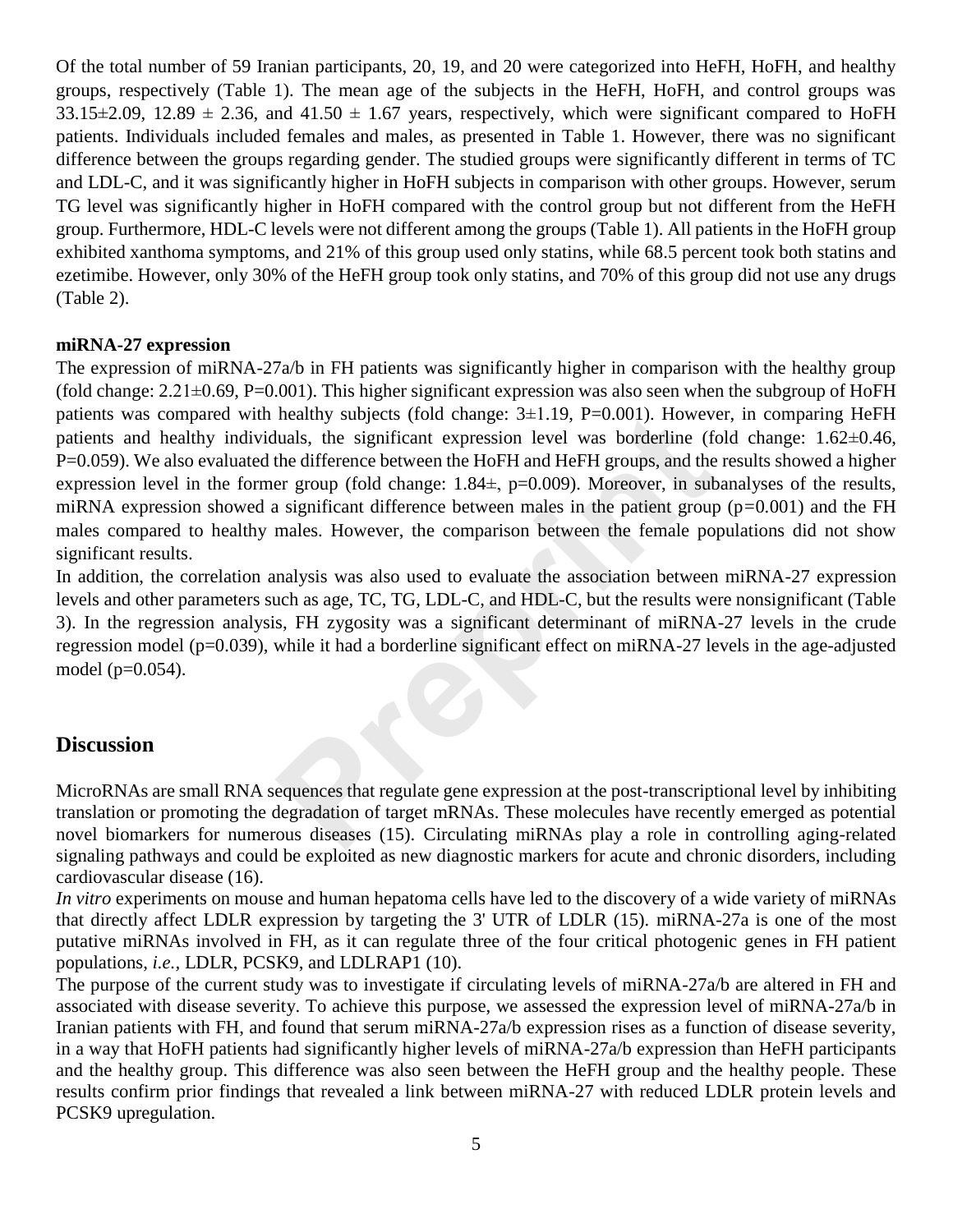Inhibition of miRNA-27a/b has been reported as an efficient strategy for upregulation of LDLRAP1 protein and enhancing LDLR activity, leading to improved release of LDL-C from the serum of hypercholesterolemic patients (32). In addition, previous studies have shown that miRNA-27a reduces LDLR protein levels indirectly *via* upregulating PCSK9, an enzyme that promotes hepatic LDLR breakdown (13). Overexpression of miRNA-27a resulted in a rise in PCSK9 mRNA and secreted PCSK9 protein. In contrast, inhibition of miRNA-27a with LNA (locked nucleic acid) resulted in a dose-response reduction in PCSK9 levels by up to 50% compared to control. In HoFH patients, additional LDL-C reduction can be achieved by inhibiting the production of LDL-C or its precursors with either lomitapide, a microsomal triglyceride transfer protein (MTP) inhibitor, or mipomersen, an antisense oligonucleotide that inhibits apoB synthesis (33).

Regular LDL-C apheresis, which manually removes LDL-C, can also assist in decreasing LDL-C levels. The most extensively used cholesterol-lowering medications, statins, and ezetimibe, are now generically available in most countries at a reasonable cost (34). Despite the 50–60% LDL-C decrease achieved by these two typically well-tolerated medications, a considerable number of FH patients fail to meet the prescribed LDL-C objectives due to their extremely high baseline LDL-C levels (35). On traditional medication therapy, less than 10% to 20% of HeFH patients with signs of CVD reach an LDL-C level below 70 mg/dL (36). Even high doses of atorvastatin reduce mean LDL-C by only 22–25% in HoFH patients, with untreated LDL-C > 500 mg/dL and only minimal to moderate residual LDLR activity, and ezetimibe achieves an additional 20% reduction (37), so few, if any, HoFH patients can achieve anywhere near optimal LDL-C levels. As a result, alternative therapeutic targets and medicines are being evaluated to lower the residual disease burden in individuals with FH (38-41), either alone or in combination with currently approved therapies. Regulation of miRNA-dependent gene expression appears to be a potential approach in this context.

In view of the involvement of miRNA-27a/b in regulating various pathways in FH, inhibiting miRNA-27a may be regarded as a potential therapeutic option. In addition, we assessed the correlation between age and gender to start the FH process. The participants with homozygous FH had an average age of 12.8±2.36 years, which was lower than the HeFH and healthy groups. As a result of their severe cardiovascular problems, individuals with homozygous features do not live long lives and face early morbidity and mortality.

Some limitations are worthy of attention for the current study. First, the population size was relatively small owing to the fact that the diagnosis of FH was based on genetic confirmation. Therefore, larger scale analyses are warranted to allow diagnostic accuracy testing. Moreover, the case-control design of the current study did not allow us to examine the possible association between circulating miRNA-27a/b levels and cardiovascular complications of patients in a longitudinal manner. Finally, the small population studied precluded the possibility of a detailed assessment on the possible impact of lipid-lowering therapies on circulating miRNA-27a/b levels, and if the levels of this miRNA can assist monitoring the efficacy of treatment. 22–25% in HoFH patients, with untreated LDL-C > 500 n activity, and ezetimibe achieves an additional 20% reductiny<br>where near optimal LDL-C levels. As a result, alternative d to lower the residual disease burden in indivi

In conclusion, we observed a higher level of miRNA-27a/b in patients with FH compared to healthy individuals and in the HoFH group compared with the HeFH group. In addition, by examining the results of comparing miRNA-27a/b in both sexes, it can be concluded that this disease is more severe in the male population. Eventually, miRNA27a/b might be revealed as a potential biomarker for FH and its severity, but further validation studies are required in larger populations considering the impact of age since the effect of age cannot be overlooked.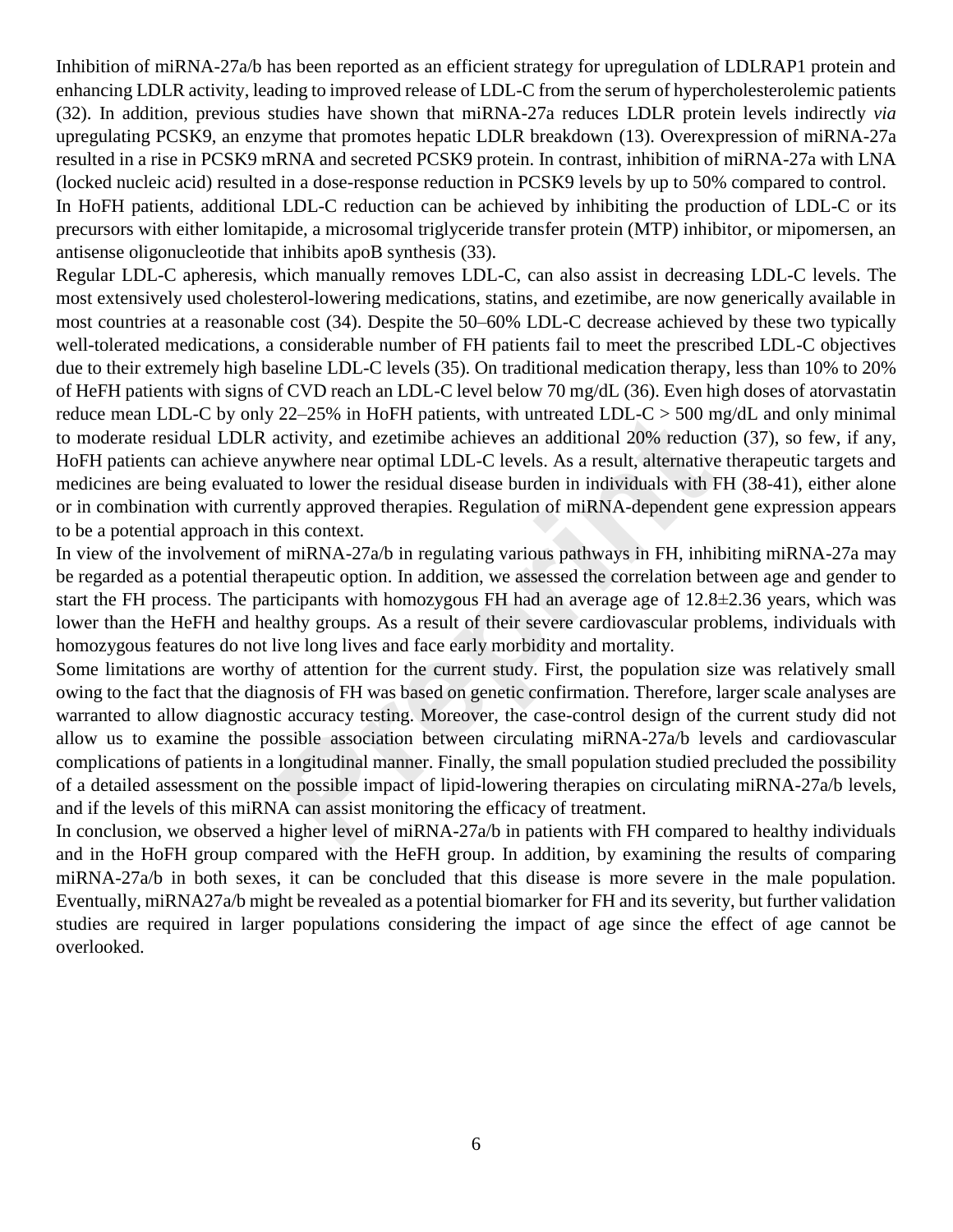# *Abbreviations:*

| familial hypercholesterolemia                           |  |  |  |  |  |  |  |
|---------------------------------------------------------|--|--|--|--|--|--|--|
| microRNA                                                |  |  |  |  |  |  |  |
| high-density lipoprotein cholesterol                    |  |  |  |  |  |  |  |
| low-density lipoprotein                                 |  |  |  |  |  |  |  |
| LDL-cholesterol                                         |  |  |  |  |  |  |  |
| LDL receptor                                            |  |  |  |  |  |  |  |
| ABCA1<br>ATP binding cassette transporter A1<br>LDLRAP1 |  |  |  |  |  |  |  |
| LDLR adapter protein 1                                  |  |  |  |  |  |  |  |
| proprotein convertase subtilisin/Kexin type 9<br>PCSK9  |  |  |  |  |  |  |  |
| apolipoprotein A1<br>apoA <sub>1</sub>                  |  |  |  |  |  |  |  |
| apolipoprotein B                                        |  |  |  |  |  |  |  |
| locked nucleic acids                                    |  |  |  |  |  |  |  |
| signal-transducing adaptor family member 1              |  |  |  |  |  |  |  |
| homozygous familial hypercholesterolemia                |  |  |  |  |  |  |  |
| heterozygous familial hypercholesterolemia              |  |  |  |  |  |  |  |
| 3'-untranslated region                                  |  |  |  |  |  |  |  |
|                                                         |  |  |  |  |  |  |  |
|                                                         |  |  |  |  |  |  |  |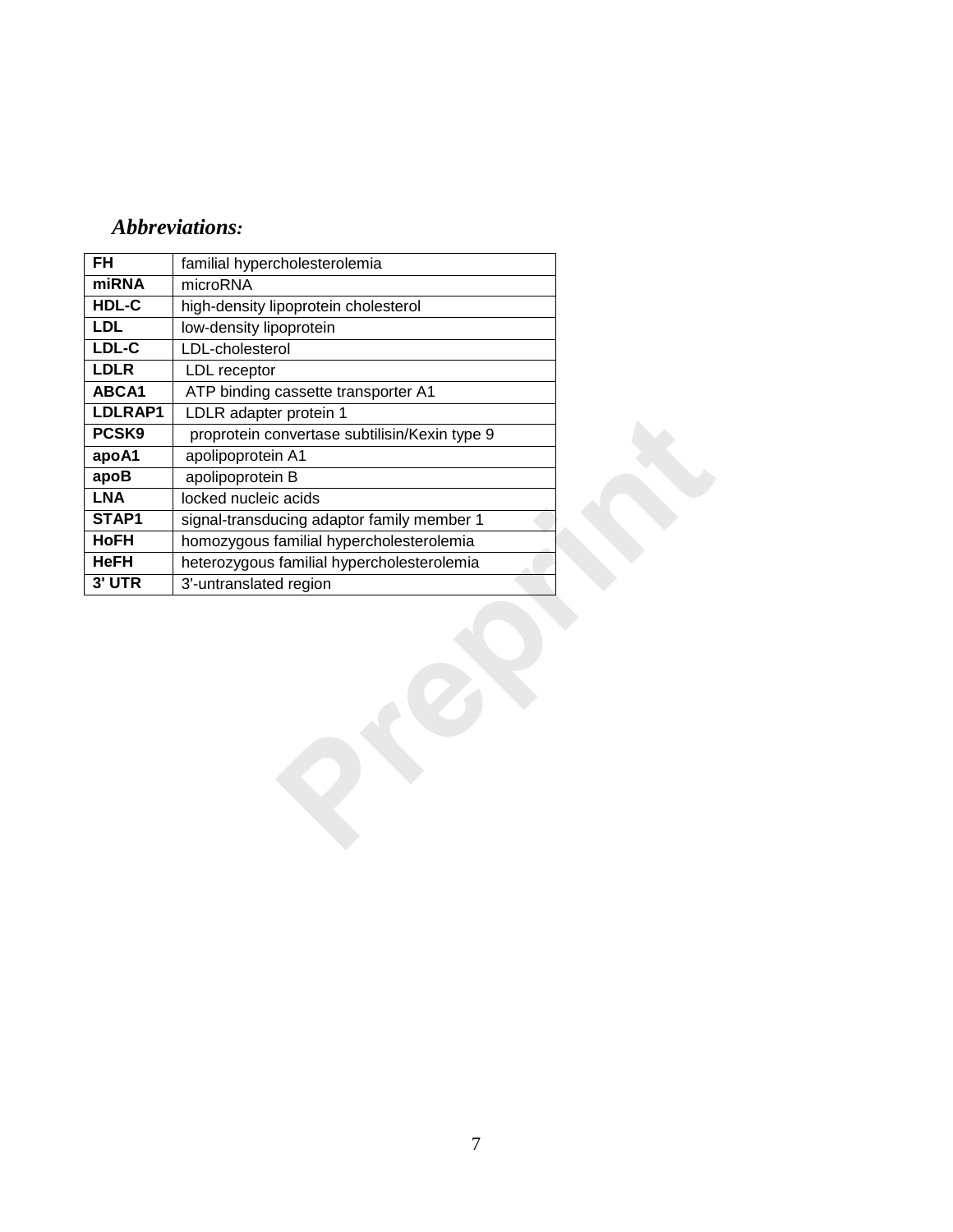#### **Table 1:** Baseline characteristics of subjects

| <b>Variables</b>  |               |                  | Familial hypercholesterolemia | <b>Healthy</b>               | <b>P-value</b> |  |
|-------------------|---------------|------------------|-------------------------------|------------------------------|----------------|--|
|                   |               | $HoFH$ (n=19)    | $HeFH (n=20)$                 | $(n=20)$                     |                |  |
| <b>Sex</b>        | Male          | 36.8%            | 55.0 %                        | 47.5 %                       | 0.558          |  |
|                   | <b>Female</b> | 63.2 %           | 45.0 %                        | 52.5 %                       |                |  |
| Age $(y)$         |               | $12.89 \pm 2.36$ | 33.15±2.09 <sup>a</sup>       | 41.50 $\pm$ 1.67 $a$         | $0.001*$       |  |
| $TC$ (mmol/ $L$ ) |               | $16.80 \pm 1.13$ | $6.60 \pm 0.44$ <sup>a</sup>  | 4.47 $\pm$ 0.13 $^{\rm a}$   | $0.001 *$      |  |
| $TG \, (mmol/L)$  |               | $2.09 \pm 0.34$  | $1.22 \pm 0.08$               | $1.19 \pm 0.07$ <sup>a</sup> | $0.001 *$      |  |
| $HDL-C$ (mmol/L)  |               | $1.56 \pm 0.13$  | $1.62 \pm 0.25$               | $1.27 \pm 0.04$              | 0.061          |  |
| $LDL-C (mmol/L)$  |               | 11.93±1.10       | 4.65 $\pm$ 0.43 $a$           | $2.70 \pm 0.11$ <sup>a</sup> | $0.001*$       |  |

Data are shown as Mean±SE; <sup>a</sup>: Significant in comparison with HoFH group; <sup>b</sup>: Significant in comparison with HeFH group. HDL-C: High-density, lipoprotein cholesterol; HeFH: Heterozygous familial hypercholesterolemia; HoFH: Homozygous familial hypercholesterolemia; LDL-C: Low-density lipoprotein cholesterol; mmol/L: Millimoles per liter; TC: Total cholesterol; TG: Triglyceride; y: Year.  $(*: p < 0.05)$ proprotein cholesterol; mmol/L: Millimoles per liter; ?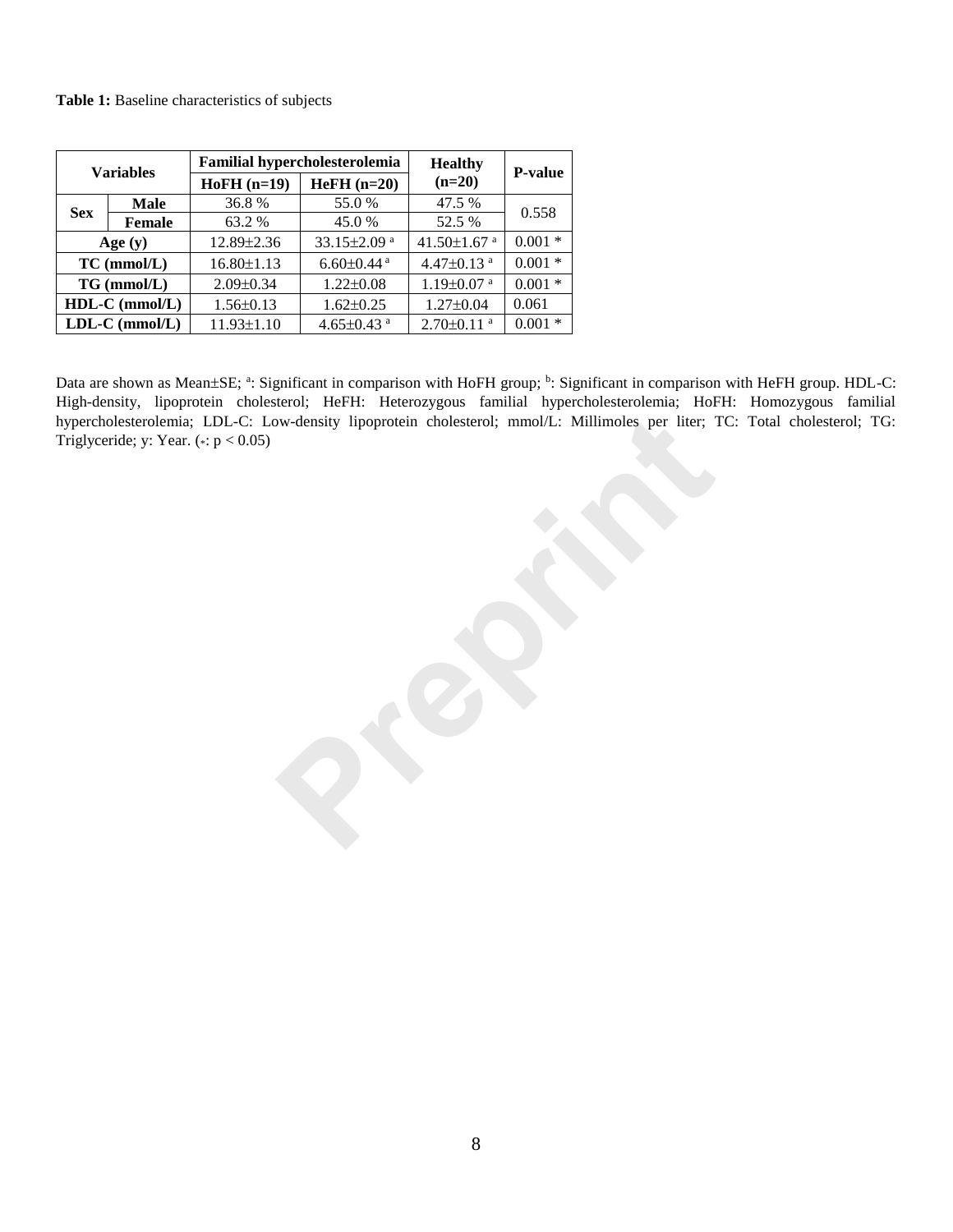| <b>Variables</b>       |                                                | Familial hypercholesterolemia | P-value             |             |  |
|------------------------|------------------------------------------------|-------------------------------|---------------------|-------------|--|
|                        |                                                | $HoFH$ (n=19)                 | $HeFH$ (n=20)       |             |  |
|                        | FH score                                       | 25.00 (23.00-26.00)           | 15.00 (15.00-15.00) | $0.000 *$   |  |
|                        | The number of patients with xanthomas symptoms | 100%                          | $0\%$               | $0.000 *$   |  |
| Mutation %             | Previously reported                            | 75.0%                         | 73.3 %              | 0.916       |  |
|                        | <b>Novel</b>                                   | 25.0%                         | 26.7%               |             |  |
|                        | <b>Missense</b>                                | 55.6%                         | 50.0%               |             |  |
|                        | <b>Truncated</b>                               | 22.2 %                        | 25.0%               |             |  |
| <b>Mutation type %</b> | <b>Single nucleotide</b><br>polymorphism       | 5.6%                          | $10.0\ \%$          | 0.819       |  |
|                        | Single nucleotide variant                      | 11.1%                         | 15.0%               |             |  |
|                        | Missense, truncated                            | 5.6 %                         | $0\ \%$             |             |  |
|                        | <b>Exon</b>                                    | 87.5 %                        | 72.7%               |             |  |
| LDLR position %        | <b>Intron</b>                                  | 12.5 %                        | 27.3 %              | 0.370       |  |
|                        | No drug                                        | 10.5 %                        | 70.0%               |             |  |
| Drugs consumption %    | <b>Only Statin</b>                             | 21%                           | 30.0%               | $0.000\; *$ |  |
|                        | $Statin + Exetimibe$                           | 68.5%                         | $0.0\ \%$           |             |  |
|                        |                                                |                               |                     |             |  |
|                        |                                                |                               |                     |             |  |

**Table 2:** Clinical characteristics of HoFH and HeFH groups. \*\*\* *p* < 0.001. Median (IQR) shown. For FH score.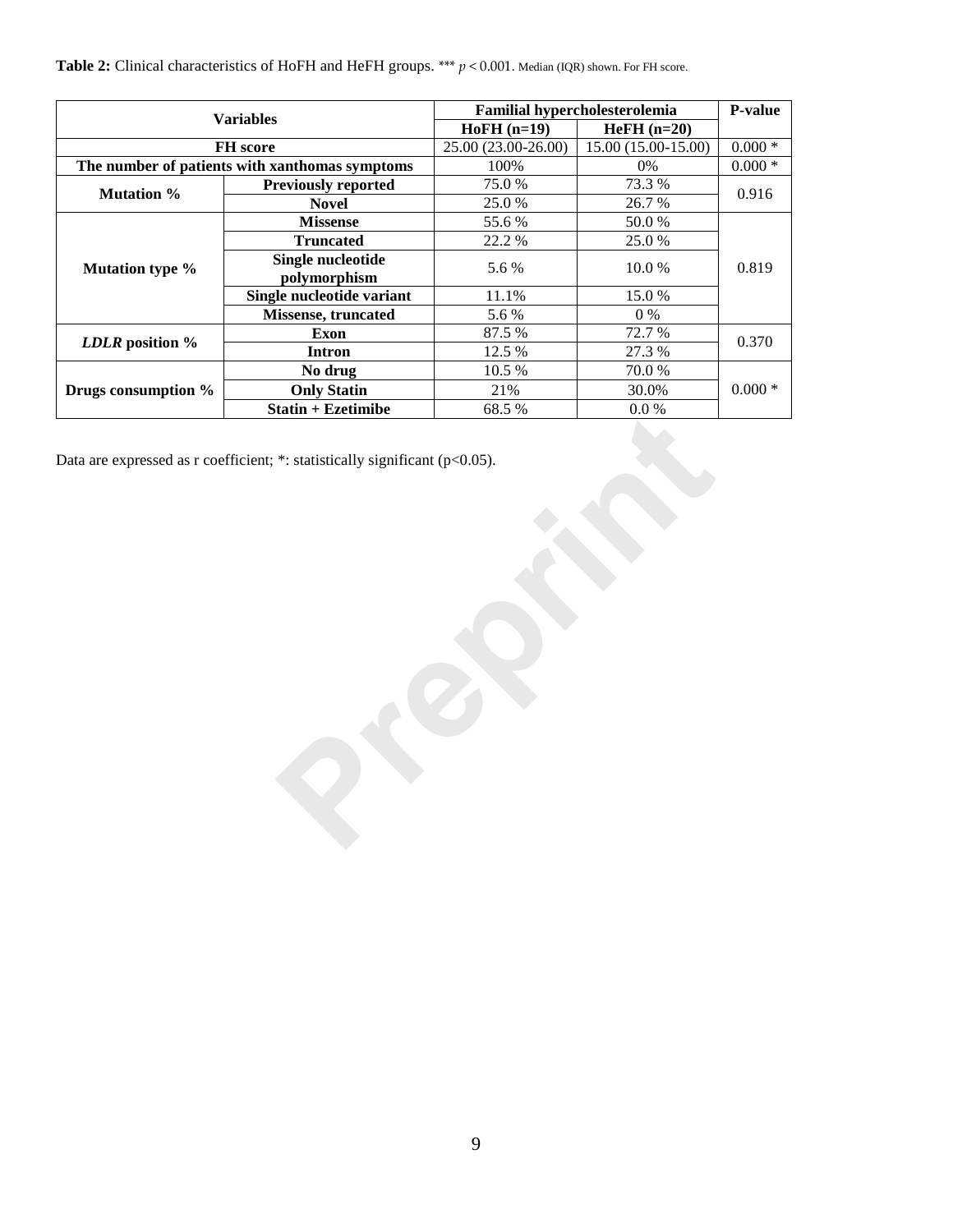|   | <b>HeFH</b> |                 |              |              |               |                   | HoFH  |                 |              |              |               |                   |
|---|-------------|-----------------|--------------|--------------|---------------|-------------------|-------|-----------------|--------------|--------------|---------------|-------------------|
|   | Age         | <b>FH</b> score | TC<br>mmol/L | TG<br>mmol/L | LDL<br>mmol/L | $HDL-C$<br>mmol/L | Age   | <b>FH</b> score | ТC<br>mmol/L | TG<br>mmol/L | LDL<br>mmol/L | $HDL-C$<br>mmol/L |
| л | $-0.121$    | 0.043           | 0.32         | 0.148        | 0.078         | $-0.379$          | 0.216 | 0.301           | $-0.233$     | $0.626**$    | $-0.218$      | $-0.077$          |
|   | 0.622       | 0.861           | 0.902        | 0.614        | 0.765         | 0.182             | 0.375 | 0.211           | 0.352        | 0.005        | 0.384         | 0.762             |

Table 3: The correlation analysis between miRNA-27a/b <sup>ΔΔCt</sup> and age, FH score and Lipid profile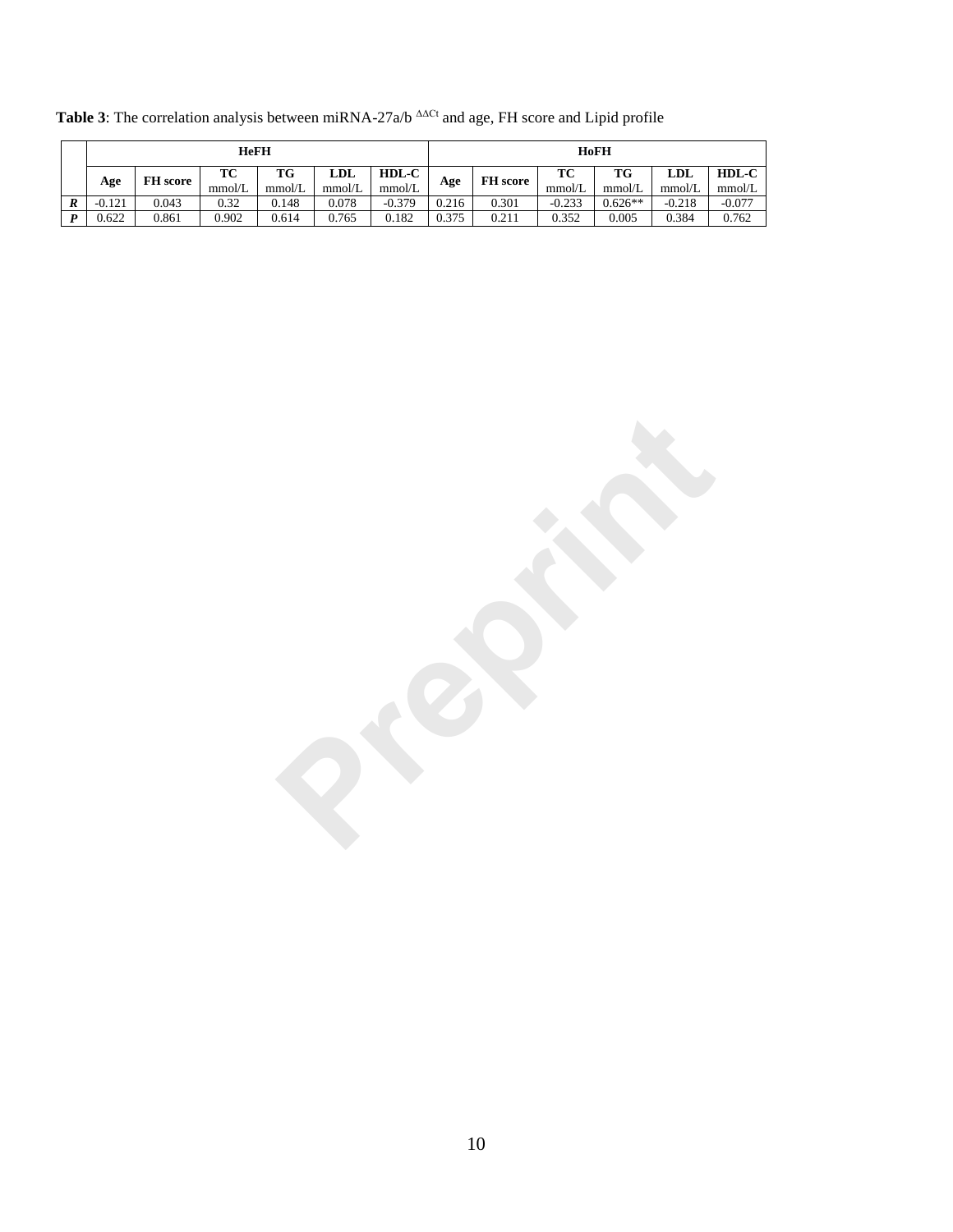**Figure 1**: The ANOVA comparison between *x*-fold change expression of miRNA-27a/b in the FH subgroup and control group. Control was regarded as 1. Data are expressed as mean \_ SE. In Figure A, the comparison is made in terms of the total population of HeFH and HOFH with the healthy group. There is a comparison between healthy and HoFH patients, a comparison of the healthy and HeFH groups, and HoFH and HeFH together. B) This graph revealed the results in terms of male gender. C) This graph depicts the data in terms of females. The figures are drawn by GraphPad Prism (version 9.0.0) software. HeFH: Heterozygous familial hypercholesterolemia; HoFH: Homozygous familial hypercholesterol.

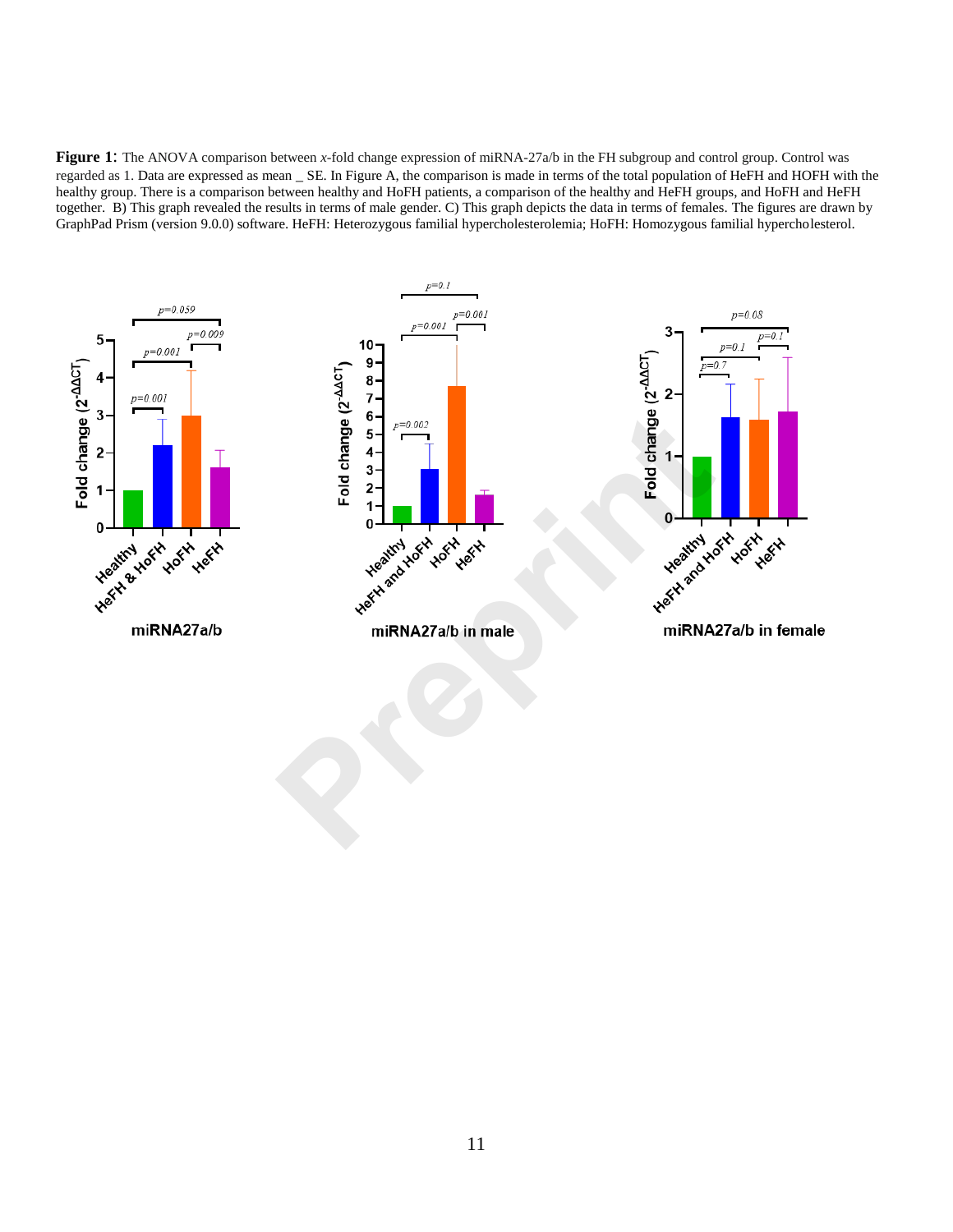# *References*

1. Bjornsson E, Thorgeirsson G, Helgadottir A, Thorleifsson G, Sveinbjornsson G, Kristmundsdottir S, et al. Large-Scale Screening for Monogenic and Clinically Defined Familial Hypercholesterolemia in Iceland. Arterioscler Thromb Vasc Biol. 2021;41(10):2616-28.

2. Defesche JC, Gidding SS, Harada-Shiba M, Hegele RA, Santos RD, Wierzbicki AS. Familial hypercholesterolaemia. Nat Rev Dis Primers. 2017;3:17093.

3. Banach M, Burchardt P, Chlebus K, Dobrowolski P, Dudek D, Dyrbus K, et al. PoLA/CFPiP/PCS/PSLD/PSD/PSH guidelines on diagnosis and therapy of lipid disorders in Poland 2021. Arch Med Sci. 2021;17(6):1447-547.

4. Solnica B, Sygitowicz G, Sitkiewicz D, Cybulska B, Jozwiak J, Odrowaz-Sypniewska G, et al. 2020 Guidelines of the Polish Society of Laboratory Diagnostics (PSLD) and the Polish Lipid Association (PoLA) on laboratory diagnostics of lipid metabolism disorders. Arch Med Sci. 2020;16(2):237-52.

5. Ganjali S, Momtazi-Borojeni AA, Banach M, Kovanen PT, Gotto AM, Jr., Sahebkar A. HDL functionality in familial hypercholesterolemia: effects of treatment modalities and pharmacological interventions. Drug Discov Today. 2018;23(1):171-80.

6. Hu H, Shu T, Ma J, Chen R, Wang J, Wang S, et al. Two Novel Disease-Causing Mutations in the LDLR of Familial Hypercholesterolemia. Front Genet. 2021;12:762587.

7. Chora JR, Medeiros AM, Alves AC, Bourbon M. Analysis of publicly available LDLR, APOB, and PCSK9 variants associated with familial hypercholesterolemia: application of ACMG guidelines and implications for familial hypercholesterolemia diagnosis. Genet Med. 2018;20(6):591-8.

8. Ganjali S, Keshavarz R, Hosseini S, Mansouri A, Mannarino MR, Pirro M, et al. Evaluation of Oxidative Stress Status in Familial Hypercholesterolemia. J Clin Med. 2021;10(24).

9. Fouchier SW, Dallinga-Thie GM, Meijers JC, Zelcer N, Kastelein JJ, Defesche JC, et al. Mutations in STAP1 are associated with autosomal dominant hypercholesterolemia. Circ Res. 2014;115(6):552-5.

10. Kallapur A, Sallam T. Pharmacotherapy in Familial Hypercholesterolemia- Current State and Emerging Paradigms. Trends Cardiovasc Med. 2021.

11. Bouhairie VE, Goldberg AC. Familial hypercholesterolemia. Cardiol Clin. 2015;33(2):169-79.

12. Vallejo-Vaz AJ, Marco MD, Stevens CAT, Akram A, Freiberger T, Hovingh GK, et al. Overview of the current status of familial hypercholesterolaemia care in over 60 countries - The EAS Familial Hypercholesterolaemia Studies Collaboration (FHSC). Atherosclerosis. 2018;277:234-55. nen K, wang 3, wang S, et al. Ywo Noveci Disease-Causing<br>Premia. Front Genet. 2021;12:762587.<br>AM, Alves AC, Bourbon M. Analysis of publicly availal<br>ith familial hypercholesterolemia: application of ACMG gui<br>Principal diffi

13. Alvarez ML, Khosroheidari M, Eddy E, Done SC. MicroRNA-27a decreases the level and efficiency of the LDL receptor and contributes to the dysregulation of cholesterol homeostasis. Atherosclerosis. 2015;242(2):595-604.

14. Afshari AR, Mollazadeh H, Henney NC, Jamialahmad T, Sahebkar A. Effects of statins on brain tumors: a review. Seminars in Cancer Biology. 2021;73:116-33.

15. Bahrami A, Parsamanesh N, Atkin SL, Banach M, Sahebkar A. Effect of statins on toll-like receptors: a new insight to pleiotropic effects. Pharmacological Research. 2018;135:230-8.

16. Ferretti G, Bacchetti T, Sahebkar A. Effect of statin therapy on paraoxonase-1 status: A systematic review and meta-analysis of 25 clinical trials. Progress in Lipid Research. 2015;60:50-73.

17. Gorabi AM, Kiaie N, Pirro M, Bianconi V, Jamialahmadi T, Sahebkar A. Effects of statins on the biological features of mesenchymal stem cells and therapeutic implications. Heart Failure Reviews. 2021;26(5):1259-72.

18. Parizadeh SMR, Azarpazhooh MR, Moohebati M, Nematy M, Ghayour-Mobarhan M, Tavallaie S, et al. Simvastatin therapy reduces prooxidant-antioxidant balance: Results of a placebo-controlled cross-over trial. Lipids. 2011;46(4):333-40.

19. Reiner Ž, Hatamipour M, Banach M, Pirro M, Al-Rasadi K, Jamialahmadi T, et al. Statins and the Covid-19 main protease: In silico evidence on direct interaction. Archives of Medical Science. 2020;16(2):490-6.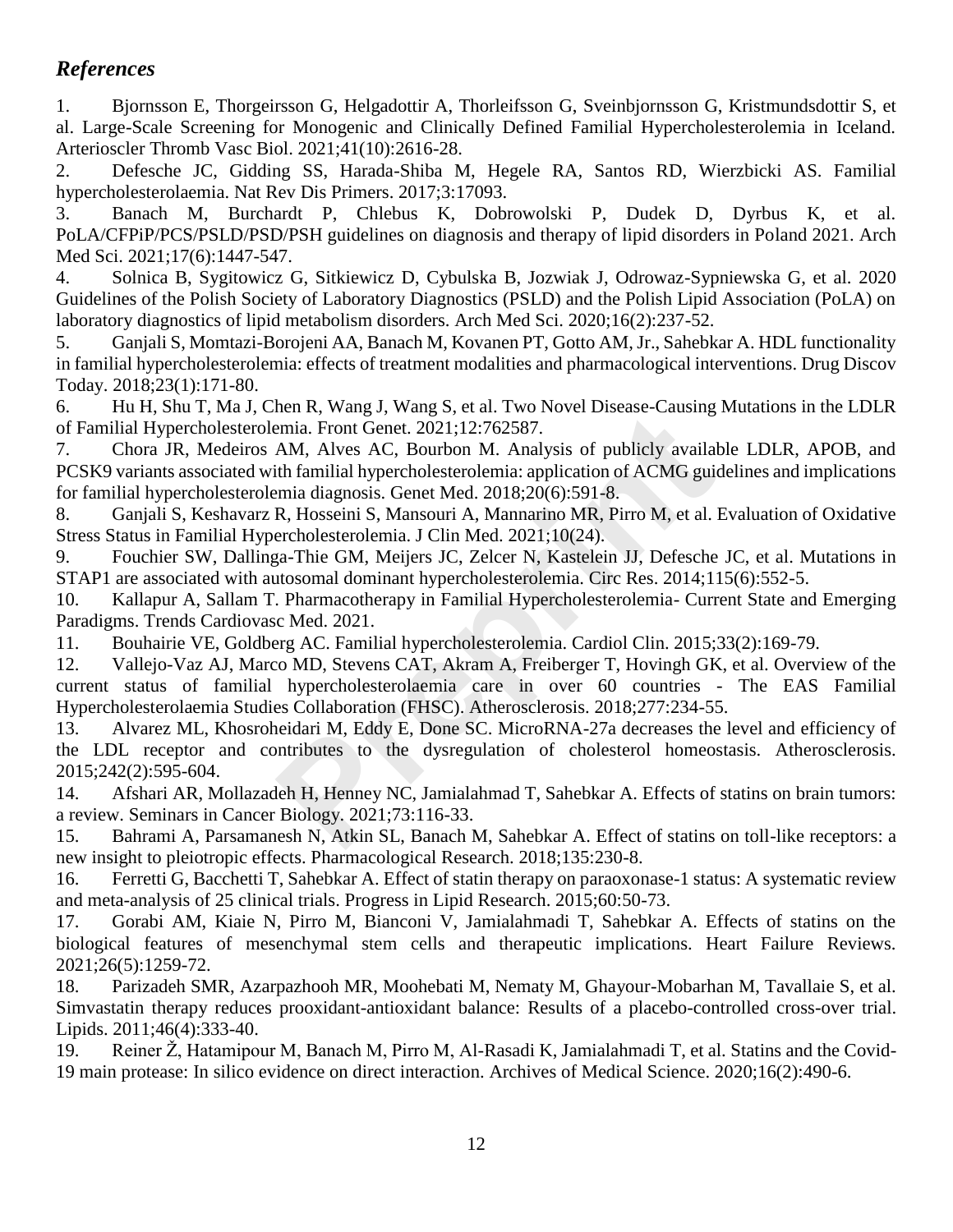20. Sahebkar A, Kotani K, Serban C, Ursoniu S, Mikhailidis DP, Jones SR, et al. Statin therapy reduces plasma endothelin-1 concentrations: A meta-analysis of 15 randomized controlled trials. Atherosclerosis. 2015;241(2):433-42.

21. Shakour N, Ruscica M, Hadizadeh F, Cirtori C, Banach M, Jamialahmadi T, et al. Statins and C-reactive protein: In silico evidence on direct interaction. Archives of Medical Science. 2020;16(6):1432-9.

22. Vahedian-Azimi A, Mohammadi SM, Beni FH, Banach M, Guest PC, Jamialahmadi T, et al. Improved COVID-19 ICU admission and mortality outcomes following treatment with statins: A systematic review and meta-analysis. Archives of Medical Science. 2021;17(3):579-95.

23. Karalis DG, Victor B, Ahedor L, Liu L. Use of Lipid-Lowering Medications and the Likelihood of Achieving Optimal LDL-Cholesterol Goals in Coronary Artery Disease Patients. Cholesterol. 2012;2012:861924. 24. Ionescu RF, Cretoiu SM. MicroRNAs as monitoring markers for right-sided heart failure and congestive hepatopathy. J Med Life. 2021;14(2):142-7.

25. Zhou SS, Jin JP, Wang JQ, Zhang ZG, Freedman JH, Zheng Y, et al. miRNAS in cardiovascular diseases: potential biomarkers, therapeutic targets and challenges. Acta Pharmacol Sin. 2018;39(7):1073-84.

26. Gorabi AM, Kiaie N, Sathyapalan T, Al-Rasadi K, Jamialahmadi T, Sahebkar A. The Role of MicroRNAs in Regulating Cytokines and Growth Factors in Coronary Artery Disease: The Ins and Outs. J Immunol Res. 2020;2020:5193036.

27. Mirzaei HR, Sahebkar A, Mohammadi M, Yari R, Salehi H, Jafari MH, et al. Circulating micrornas in hepatocellular carcinoma: Potential diagnostic and prognostic biomarkers. Current Pharmaceutical Design. 2016;22(34):5257-69.

28. Romaine SP, Tomaszewski M, Condorelli G, Samani NJ. MicroRNAs in cardiovascular disease: an introduction for clinicians. Heart. 2015;101(12):921-8.

29. Gorabi AM, Bianconi V, Pirro M, Banach M, Sahebkar A. Regulation of cardiac stem cells by microRNAs: State-of-the-art. Biomed Pharmacother. 2019;120:109447.

30. Zhang M, Wu JF, Chen WJ, Tang SL, Mo ZC, Tang YY, et al. MicroRNA-27a/b regulates cellular cholesterol efflux, influx and esterification/hydrolysis in THP-1 macrophages. Atherosclerosis. 2014;234(1):54- 64. Ir A, Mohammadi M, Yari R, Salehi H, Jafari MH, et al. Contential diagnostic and prognostic biomarkers. Current I<br>zewski M, Condorelli G, Samani NJ. MicroRNAs in car<br>eart. 2015;101(12):921-8.<br>ni V, Pirro M, Banach M, Saheb

31. Rosenson RS, Brewer HB, Jr., Davidson WS, Fayad ZA, Fuster V, Goldstein J, et al. Cholesterol efflux and atheroprotection: advancing the concept of reverse cholesterol transport. Circulation. 2012;125(15):1905-19.

32. Goedeke L, Rotllan N, Ramirez CM, Aranda JF, Canfran-Duque A, Araldi E, et al. miR-27b inhibits LDLR and ABCA1 expression but does not influence plasma and hepatic lipid levels in mice. Atherosclerosis. 2015;243(2):499-509.

33. Rayner KJ, Moore KJ. MicroRNA control of high-density lipoprotein metabolism and function. Circ Res. 2014;114(1):183-92.

34. Zhang X, Price NL, Fernandez-Hernando C. Non-coding RNAs in lipid metabolism. Vascul Pharmacol. 2019;114:93-102.

35. Momtazi AA, Banach M, Pirro M, Stein EA, Sahebkar A. MicroRNAs: New Therapeutic Targets for Familial Hypercholesterolemia? Clin Rev Allergy Immunol. 2018;54(2):224-33.

36. deGoma EM, Ahmad ZS, O'Brien EC, Kindt I, Shrader P, Newman CB, et al. Treatment Gaps in Adults With Heterozygous Familial Hypercholesterolemia in the United States: Data From the CASCADE-FH Registry. Circ Cardiovasc Genet. 2016;9(3):240-9.

37. Jiang L, Wang LY, Cheng XS. Novel Approaches for the Treatment of Familial Hypercholesterolemia: Current Status and Future Challenges. J Atheroscler Thromb. 2018;25(8):665-73.

38. Banach M, Lopez-Sendon JL, Averna M, Cariou B, Loy M, Manvelian G, et al. Treatment adherence and effect of concurrent statin intensity on the efficacy and safety of alirocumab in a real-life setting: results from ODYSSEY APPRISE. Arch Med Sci. 2022;18(2):285-92.

39. Sahebkar A, Watts GF. New therapies targeting apoB metabolism for high-risk patients with inherited dyslipidaemias: What can the clinician expect? Cardiovascular Drugs and Therapy. 2013;27(6):559-67.

40. Sahebkar A, Watts GF. New LDL-cholesterol lowering therapies: Pharmacology, clinical trials, and relevance to acute coronary syndromes. Clinical Therapeutics. 2013;35(8):1082-98.